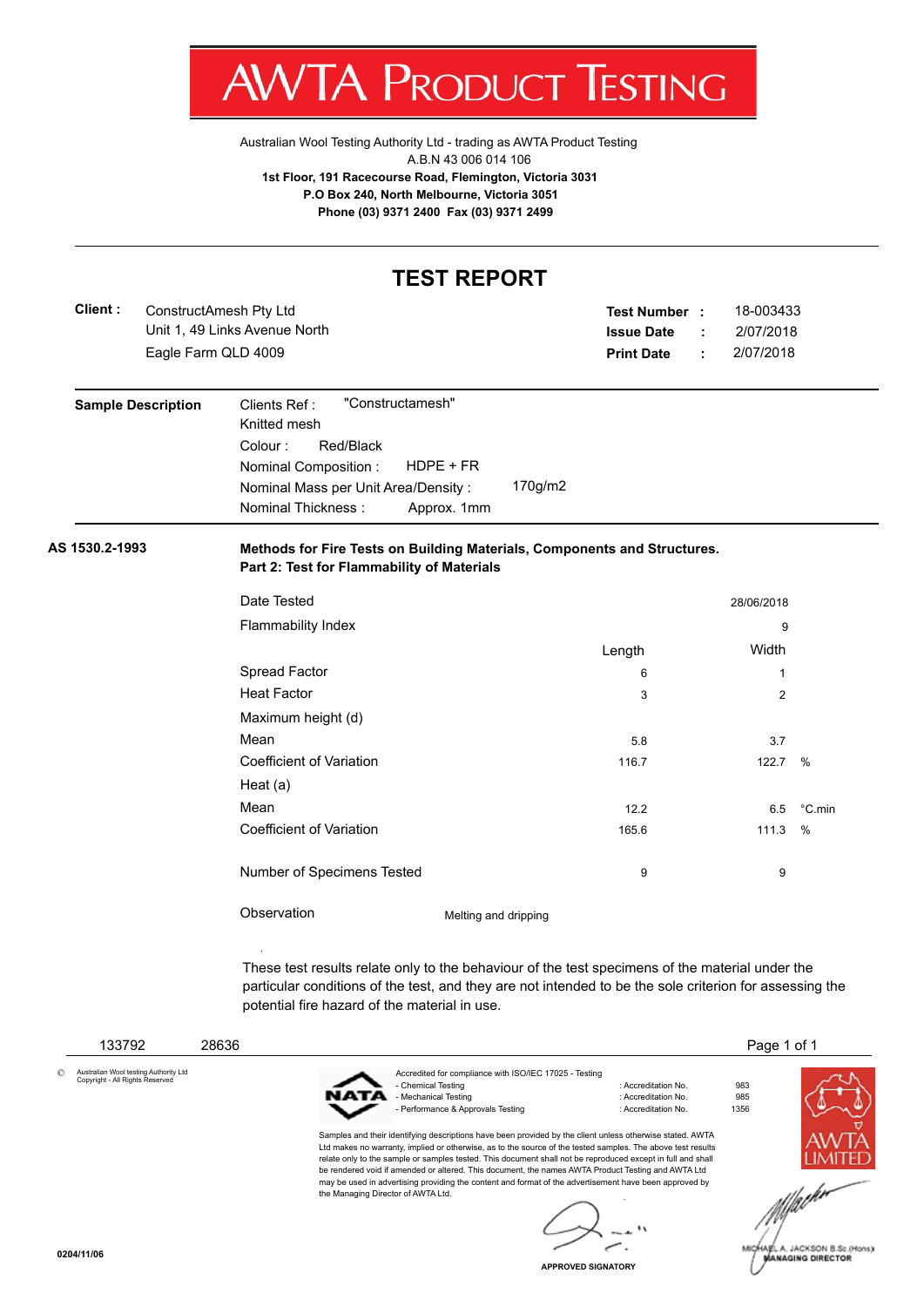### **AS 1530.2-1993 Methods for fire tests on building materials, components and structures**

#### **Part 2** Test for flammability of materials

This test applies to thin flexible materials that are sufficiently pliable to be inserted into the apparatus by hand without special softening treatment.

The test is used for products such as sarking (building papers), curtains, drapes and other vertically oriented thin flexible materials.

A sample of material (535mm x 75mm) is placed vertically in a test rig and ignited at the bottom using a small alcohol flame. The height to which the flame travels up the specimen is recorded. If the flame reaches the top of the specimen, then the time to reach the top is also recorded. In addition the rise in temperature of the gasses in a flue above the test rig is also recorded continuously during the test.

The flame height is used to calculate a Spread Factor (in the range 0-40), the time for the flame to reach the top of the specimen, if recorded, is used to calculate a Speed Factor (in the range 0-60) and the area under the temperature curve is used to calculate a Heat Factor (generally in the range 0-40). *The Flammability Index is* the sum of the Heat Factor plus the larger of the Spread Factor and the Speed Factor.

The Flammability Index is generally compared with the requirements given in the Building Code of Australia to see in which classes of building the product may be used. In addition some government authorities have specific requirements for such products as vertical drapes.

Kind Regards

**Fiona McDonald** Product Technologist

*All testing services are conducted under our terms & conditions: www.awtaproducttesting.com.au/index.php/about/terms-and-conditions*



Textiles · Building · Transport

#### **AWTA Product Testing**

191 Racecourse Rd, Flemington VIC 3031 Australia Tel: 03 9371 2411 Mob: 0401 960 934 Fax: 03 9371 2499

AWTA Product Testing | Agrifood Technology | AWTA | NZWTA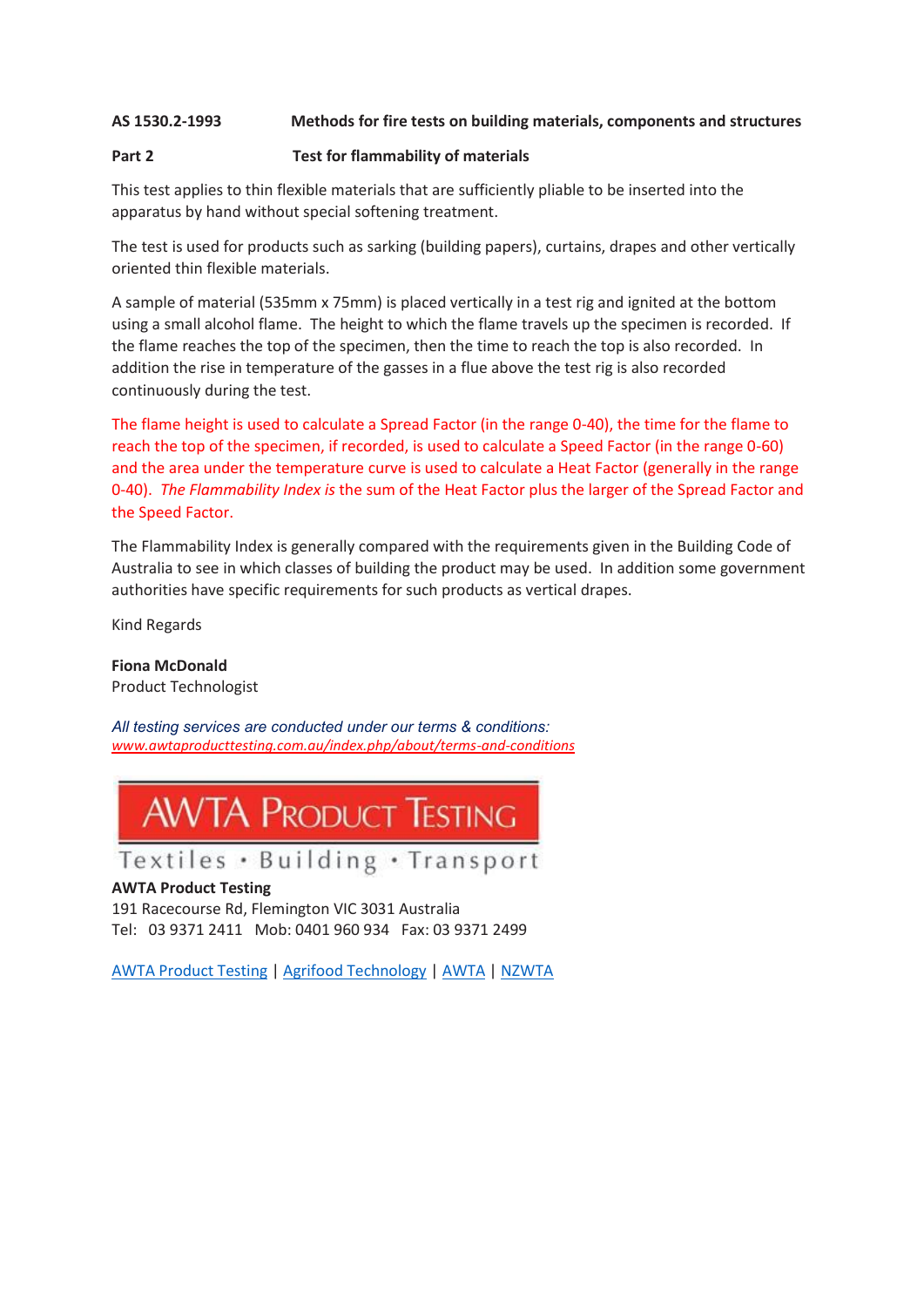# **THE MARRON CONSULTANCY**

ABN 96 276 451 253 4/168 Beecroft Road, Cheltenham, NSW 2119 Phone/Fax +61 2 9868 5351 — Mobile 0408 335 558 Email: crawd@bigpond.net.au

## **CERTIFICATE**

**Date:** 2 May 2018

**Client:** ConstructAmesh Pty Ltd 1/49 Links Avenue North Eagle Farm, QLD 4009

**Project:** ConstructAmesh resistance to impacting objects

**Reference:** Test protocol by The Marron Consultancy — April 2018 Test Report from Mahaffey Associates Pty Ltd — April 2018

**Requirement:** ConstructAmesh is a mesh that is fixed by ties through eyelets to the scaffolding edge protection components of ledgers and midrails. The test is to determine the effectiveness of ConstructAmesh when fixed to scaffolding where demolition is to take place. The intent is to determine if correctly fixed ConstructAmesh is be able to contain solid materials resulting from demolition falling from a working platform. To this end ConstructAmesh fixed to a panel of scaffolding will be subjected to the test specified in AS/NZS 4994.1, Appendix E as amended by the Test protocol.

### **Certification:**

When tied through the eyelets built into the ConstructAmesh and secured to the relevant ledgers and standards of a scaffold using RS, Non-Releasable Black Nylon 66 Cable Ties, 610 mm x 9 mm (RS Stock number 666-4697) the ConstructAmesh did not tear at the point of impact nor was it penetrated by the test impacting mass of 60 kg. There was some minor tearing at edges of the ConstructAmesh where it was attached to the supporting ledgers and the test mass impacted close by.

Provided ConstructAmesh is attached to scaffolding equipment at all eyelet positions using RS Stock number 666-4697 cable ties it will contain hard objects of 60 kg mass.

Dulaward

D. W. Crawford BE (UNSW), ASTC, MIEAust NER # 149841, RPEQ #17704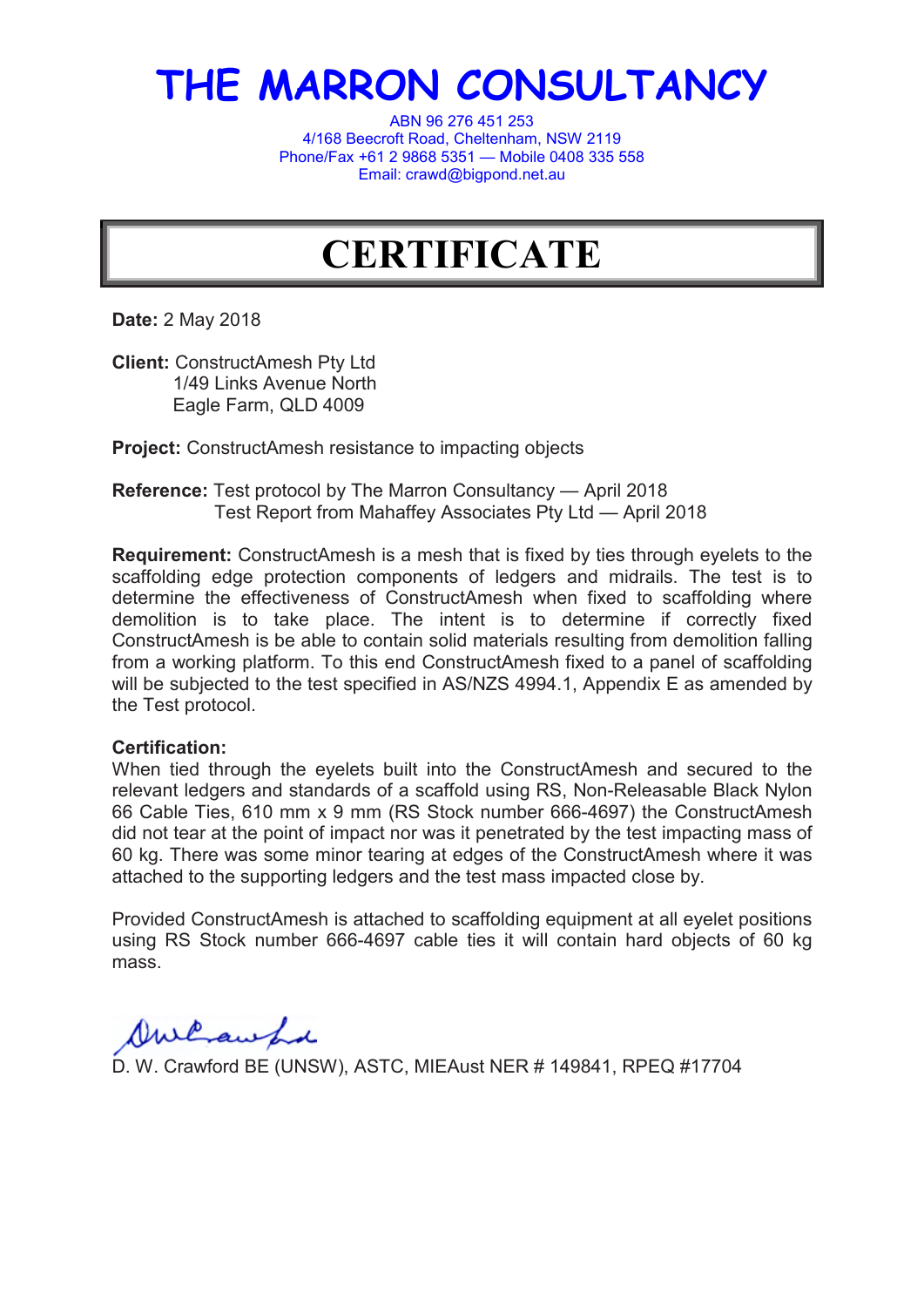### **Client: ConstructAmesh Pty Ltd Date: 3 April 2018**

### **Project: Test protocol for impact on ConstructAmesh**

### **Preliminary:**

ConstructAmesh is a mesh that is fixed by ties through eyelets to the scaffolding edge protection components of ledgers and midrails. The test procedure set out here is to determine the effectiveness of ConstructAmesh when fixed to scaffolding where demolition is to take place. The intent is to determine if correctly fixed ConstructAmesh will be able to contain solid materials from demolition falling from a working platform. To this end ConstructAmesh fixed to a panel of scaffolding will be subjected to the test specified in AS/NZS 4994.1, Appendix E as amended below.

**\_\_\_\_\_\_\_\_\_\_\_\_\_\_\_\_\_\_\_\_\_\_\_\_\_\_\_\_\_\_\_\_\_\_\_\_\_\_\_\_\_\_\_\_\_\_\_\_\_\_\_\_\_\_\_\_\_\_\_\_\_\_\_\_\_\_\_\_\_\_\_\_\_\_\_\_\_\_\_\_\_\_\_\_\_\_\_\_\_\_**

#### **1. Test assembly:**

The test assembly will be erected using any available prefabricated modular scaffolding system. The test assembly will comprise 3 bays of standards spaced 2.4 m apart and fitted with platform level ledgers at 2 m centres. A guardrail and midrail at standard heights will be installed. For stability the test assembly will be fitted with a diagonal brace of the nominal external face. For additional stability it may be advisable to erect the scaffolding support framing as a scaffold 3 bays in length and 1 bay in depth. ConstructAmesh will be fitted to the nominal internal face of the test assembly, being on the inside of the edge protection guardrail and midrail. The perimeter eyelets of the ConstructAmesh will be secured at each eyelet to the platform ledgers using cable ties. At the level of the guardrail and the midrail mid-span fixing to these components may be with appropriate wire clips. The test assembly will be erected in the vertical orientation in a test rig and stabilized against a horizontal impact force.

### **2. Test procedure:**

The test force will be applied by a 60 kg pendulum mass rotating through a vertical distance of 1000 mm generally as detailed in AS/NZS 4994.1, Appendix E.

Three tests will be carried out.

- 2.1 Test for impact on the ConstructAmesh impacting the centre bay at mid-span between the standards at mid-height between the guardrail ledger and the upper platform ledger.
- 2.2 Test for impact on the ConstructAmesh impacting the centre bay at 500 mm from a standard at mid-height between the guardrail ledger and the upper platform ledger.
- 2.3 Test for impact on the ConstructAmesh impacting the end of the centre bay at mid-span between the standards at mid-height between the guardrail ledger and the midrail ledger. A test between the midrail ledger and the platform ledger is not applicable as normally there is a toeboard at the platform level.

#### **3. Acceptance criteria:**

The following acceptance criteria shall apply:

(a) Following the impact the ConstructAmesh with any of the three tests above the ConstructAmesh shall not tear.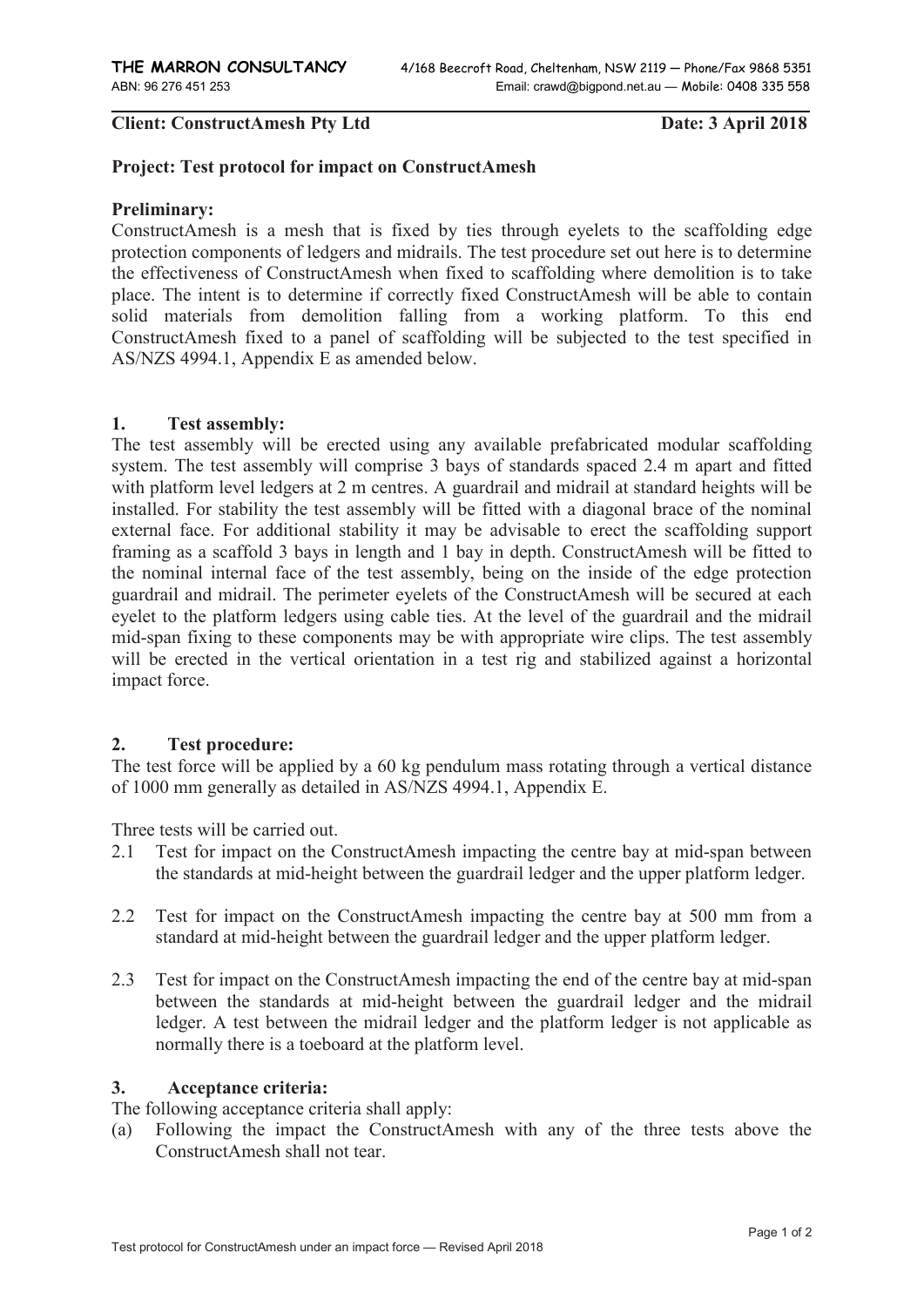**\_\_\_\_\_\_\_\_\_\_\_\_\_\_\_\_\_\_\_\_\_\_\_\_\_\_\_\_\_\_\_\_\_\_\_\_\_\_\_\_\_\_\_\_\_\_\_\_\_\_\_\_\_\_\_\_\_\_\_\_\_\_\_\_\_\_\_\_\_\_\_\_\_\_\_\_\_\_\_\_\_\_\_\_\_\_\_\_\_\_** (b) Following the impact the ConstructAmesh with any of the three tests above none of the perimeter securing cable ties shall fail.

### **4. Test report:**

The test report shall include at least the following:

- (a) Name and location of the testing facility.
- (b) Identification of the scaffolding system used to support the ConstructAmesh.
- (c) Photographs of the test assembly as set up including the arrangement of the swinging mass and the means of supporting the test assembly.
- (d) The weight of the swing mass used for the test.
- (e) The outcome of the tests and whether all acceptance criteria in 3 above were met.
- (f) Whether the scaffold test assembly was distorted under the impact force.
- (g) Date of test.
- (h) Name, position and qualifications of the person responsible for the tests.
- (i) Signature of the person responsible for the test.
- (j) A copy of the test procedure shall be attached as an appendix.

Test protocol prepared by:

Owlaware

D. W. Crawford BE (UNSW), ASTC, MIEAust NER # 149841, RPEQ #17704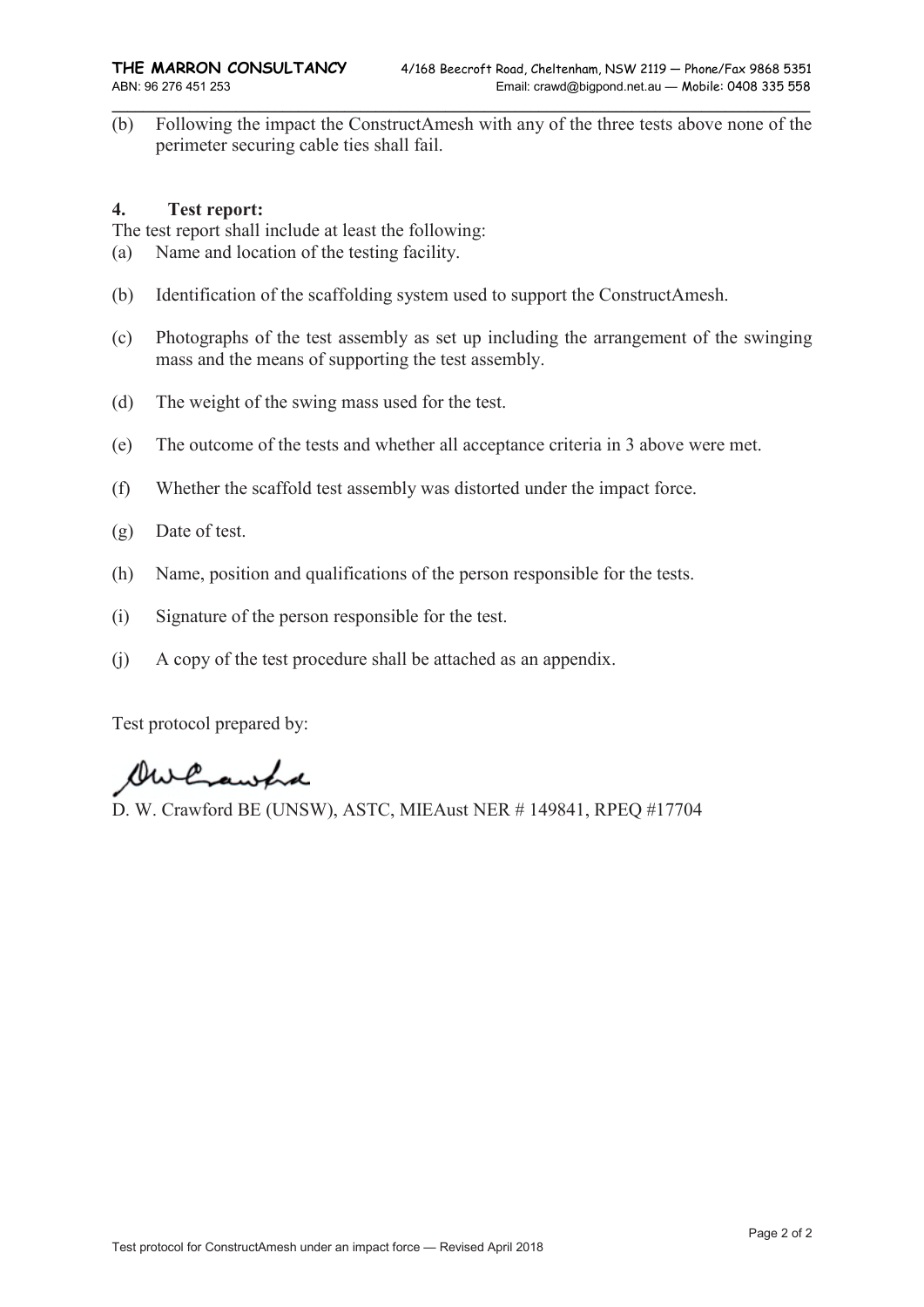October 14, 2013

| Mail To:                                                                                                                                                   | <b>Bill To:</b>                             |
|------------------------------------------------------------------------------------------------------------------------------------------------------------|---------------------------------------------|
| <b>Malcolm Matthews</b><br><b>Constructamesh Pty Ltd</b>                                                                                                   | <= Same                                     |
| email: whornsey@tri-env.com                                                                                                                                |                                             |
| Dear Mr. Matthews:                                                                                                                                         |                                             |
| Thank you for consulting TRI Australasia (TRI) for your geosynthetics testing needs.<br>TRI is pleased to submit this final report for laboratory testing. |                                             |
| Project:                                                                                                                                                   | <b>Constructamesh Pty Ltd - Safety Mesh</b> |
| TRI Job Reference Number:                                                                                                                                  | E2386-02-09                                 |

Test(s) Requested: Grab Tensile (AS3706.2b)

Material(s) Tested: Case Cone Safety Mesh Woven Geotextile(s)

If you have any questions or require any additional information, please call us at (07) 5535 7227.

Sincerely,

Warren Hornsey Pr. Eng. Director

This report replaces the original report. Amendments made: Client and Project Name. 11 November 2013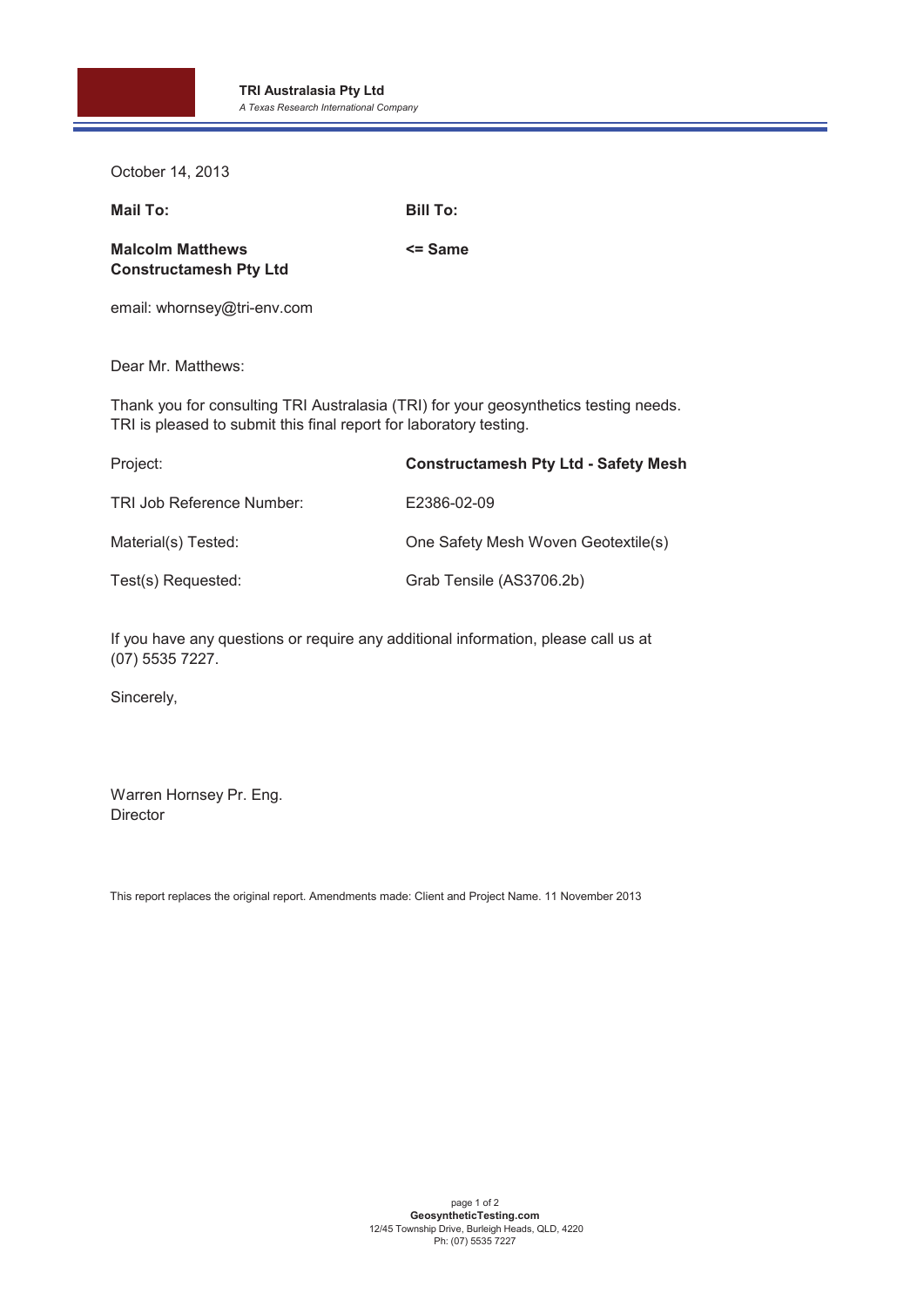#### **GEOTEXTILE TEST RESULTS TRI Client: Constructamesh Pty Ltd Project: Constructamesh Pty Ltd - Safety Mesh**

**Material: Safety Mesh Woven Geotextile Roll Number : A15 TRI Log #: E2386-02-09**

|                                     |                              |      |      |      |      |      |      |      |      |      |             | STD. |
|-------------------------------------|------------------------------|------|------|------|------|------|------|------|------|------|-------------|------|
| <b>PARAMETER</b>                    | <b>TEST REPLICATE NUMBER</b> |      |      |      |      |      |      |      |      |      | <b>MEAN</b> | DEV. |
|                                     |                              | 2    | 3    | 4    | 5    | 6    |      | 8    | 9    | 10   |             |      |
| Grab Tensile Properties (AS3706.2b) |                              |      |      |      |      |      |      |      |      |      |             |      |
| MD - Tensile Strength (lbs)         | 304                          | 328  | 285  | 327  | 380  | 338  | 336  | 344  | 350  | 342  | 333         | 26   |
| MD - Tensile Strength (N)           | 1355                         | 1459 | 1267 | 1455 | 1690 | 1506 | 1494 | 1531 | 1556 | 1521 | 1483        | 114  |
| MD - Tensile Strength (kN)          | 1.35                         | 1.46 | 1.27 | 1.45 | 1.69 | 1.51 | 1.49 | 1.53 | 1.56 | 1.52 | 1.48        | 0.11 |
| TD - Tensile Strength (lbs)         | 278                          | 243  | 290  | 269  | 225  | 217  | 276  | 245  | 249  | 239  | 253         | 24   |
| TD - Tensile Strength (N)           | 1238                         | 1082 | 1291 | 1198 | 1000 | 967  | 1230 | 1089 | 1109 | 1063 | 1127        | 108  |
| TD - Tensile Strength (kN)          | 1.24                         | 1.08 | 1.29 | 1.20 | 1.00 | 0.97 | 1.23 | 1.09 | 1.11 | 1.06 | 1.13        | 0.11 |
| $MD - Elong. @ Max. Load (%)$       | 97                           | 107  | 105  | 109  | 117  | 110  | 110  | 109  | 117  | 112  | 109         | 6    |
| TD - Elong. @ Max. Load (%)         | 82                           | 78   | 91   | 90   | 82   | 73   | 85   | 76   | 86   | 80   | 82          | 6    |
|                                     |                              |      |      |      |      |      |      |      |      |      |             |      |

MD Machine Direction TD Transverse Direction

This report replaces the original report. Amendments made: Client and Project Name. 11 November 2013

The testing is based upon accepted industry practice as well as the test method listed. Test results reported herein do not apply to samples other than those tested. TRI neither accepts responsibility for nor makes claim as to the final use and purpose of the material. TRI observes and maintains client confidentiality. TRI limits reproduction of this report, except in full, without prior approval of TRI.

> page 2 of 2 **GeosyntheticTesting.com**<br>12/45 Township Drive, Burleigh Heads, QLD, 4220 Ph: (07) 5535 7227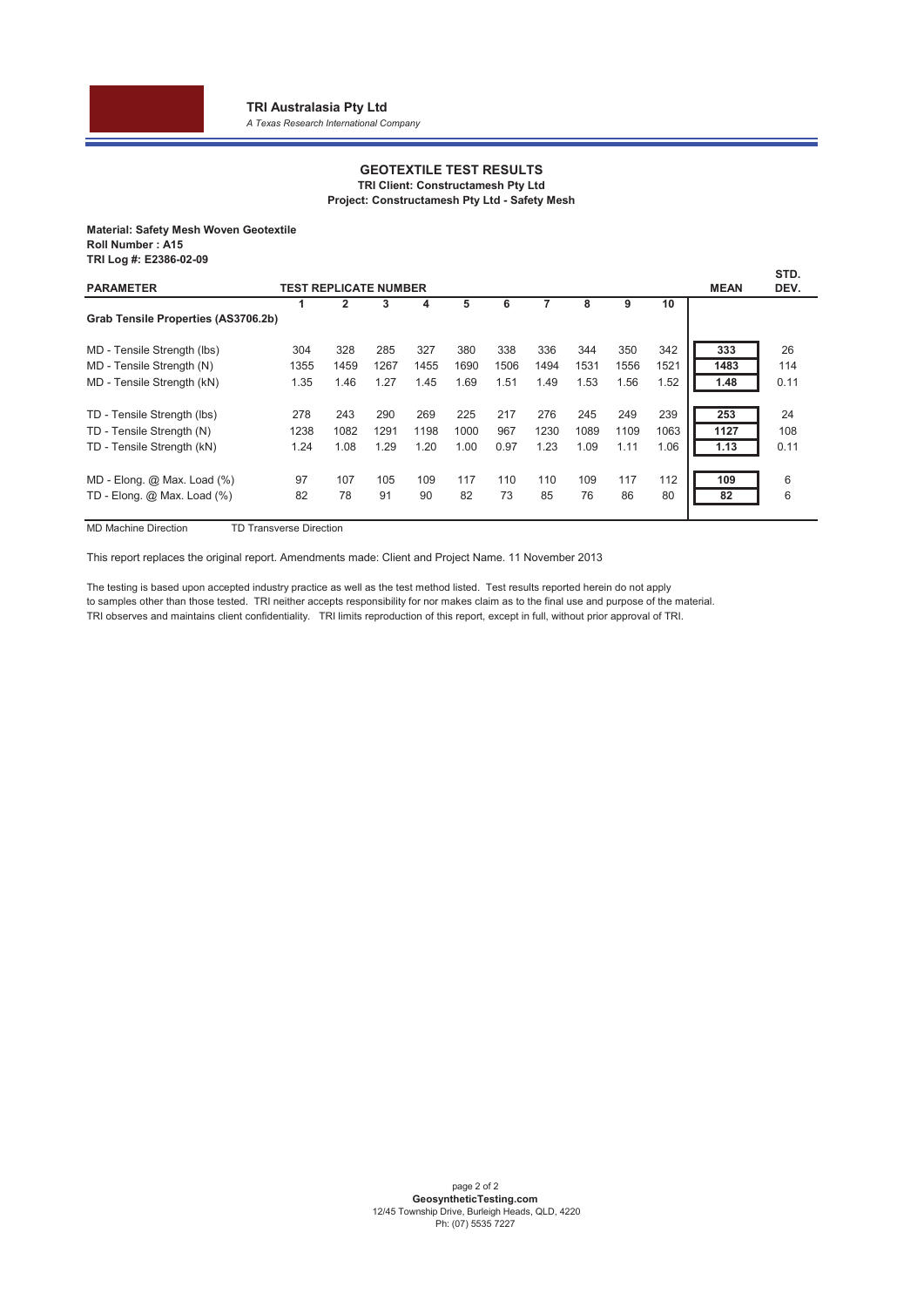

November 2, 2013

| Mail To:                                                                                                                                                   | <b>Bill To:</b>                             |
|------------------------------------------------------------------------------------------------------------------------------------------------------------|---------------------------------------------|
| <b>Malcolm Matthews</b><br><b>Constructamesh Pty Ltd</b>                                                                                                   | <= Same                                     |
| email: whornsey@tri-env.com                                                                                                                                |                                             |
| Dear Mr. Matthews:                                                                                                                                         |                                             |
| Thank you for consulting TRI Australasia (TRI) for your geosynthetics testing needs.<br>TRI is pleased to submit this final report for laboratory testing. |                                             |
| Project:                                                                                                                                                   | <b>Constructamesh Pty Ltd - Safety Mesh</b> |
| TRI Job Reference Number:                                                                                                                                  | E2386-02-09                                 |
| Material(s) Tested:                                                                                                                                        | One Safety Mesh Woven Geotextile(s)         |
| Test(s) Requested:                                                                                                                                         | Mullen Burst (ASTM D3786)                   |

If you have any questions or require any additional information, please call us at (07) 5535 7227.

Sincerely,

Warren Hornsey Pr. Eng. Director

This report replaces the original report. Amendments made: Client and Project Name. 11 November 2013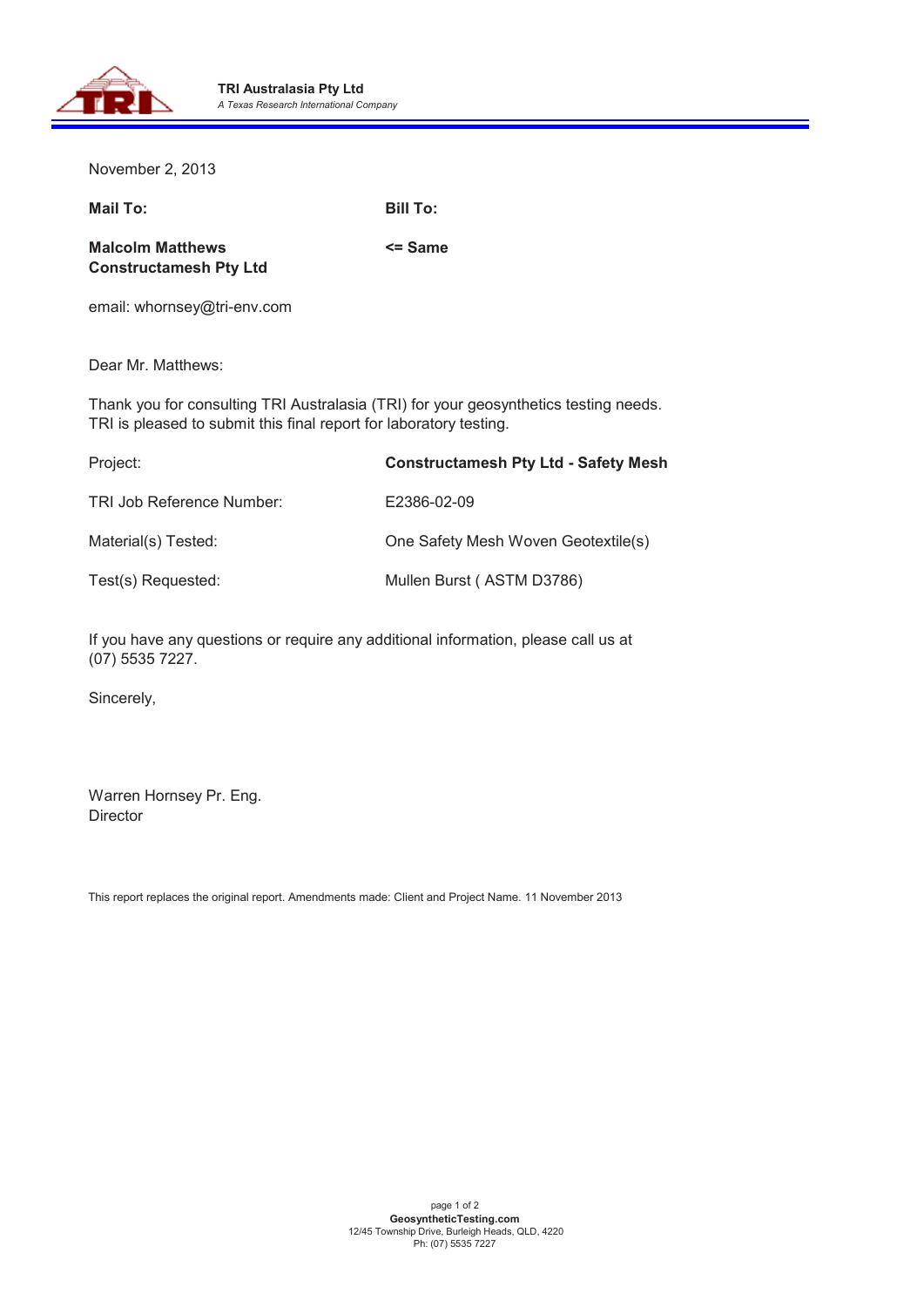#### **GEOTEXTILE TEST RESULTS TRI Client: Constructamesh Pty Ltd Project: Constructamesh Pty Ltd - Safety Mesh**

**Material: Safety Mesh Woven Geotextile Roll Number : A15 TRI Log #: E2386-02-09**

| <b>PARAMETER</b>                             |     | <b>TEST REPLICATE NUMBER</b> |      |      |      |      |      |      |      |      |      | <b>MEAN</b>                | STD.<br>DEV. |
|----------------------------------------------|-----|------------------------------|------|------|------|------|------|------|------|------|------|----------------------------|--------------|
|                                              |     |                              |      |      | 4    |      | 6    |      | 8    | 9    | 10   |                            |              |
| Mullen Burst Strength (AS2001.2.4, modified) |     |                              |      |      |      |      |      |      |      |      |      |                            |              |
| Tare (kPa):                                  | 138 |                              |      |      |      |      |      |      |      |      |      |                            |              |
| Burst Strength (kPa)                         |     | 3723                         | 4274 | 2551 | 3723 | 4205 | 3930 | 4067 | 4343 | 3585 | 4274 | 3868                       | 534          |
|                                              |     |                              |      |      |      |      |      |      |      |      |      | <b>Tare Not Subtracted</b> |              |

MD Machine Direction TD Transverse Direction

This report replaces the original report. Amendments made: Client and Project Name. 11 November 2013

The testing is based upon accepted industry practice as well as the test method listed. Test results reported herein do not apply to samples other than those tested. TRI neither accepts responsibility for nor makes claim as to the final use and purpose of the material. TRI observes and maintains client confidentiality. TRI limits reproduction of this report, except in full, without prior approval of TRI.

> page 2 of 2 **GeosyntheticTesting.com** 12/45 Township Drive, Burleigh Heads, QLD, 4220 Ph: (07) 5535 7227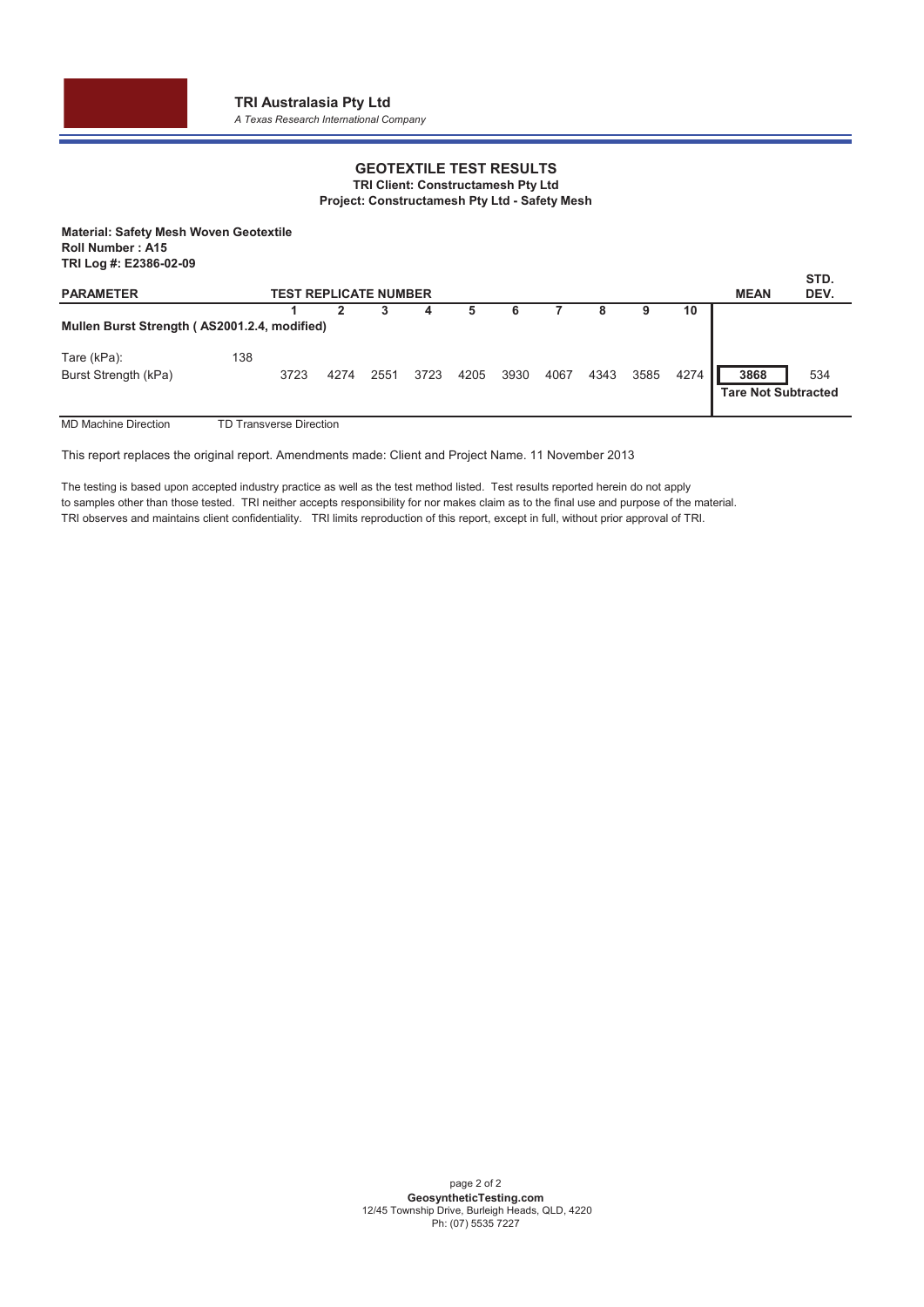17 February 2014

**Mail To: Bill To:**

**Malcolm Matthews <= Same ConstructAmesh**

Dear Mr. Matthews:

Thank you for consulting TRI Australasia (TRI) for your geosynthetics testing needs. TRI is pleased to submit this final report for laboratory testing.

| Project:                  | <b>ConstructAmesh - Safety Mesh</b> |
|---------------------------|-------------------------------------|
| TRI Job Reference Number: | A16                                 |
| Material(s) Tested:       | One Woven Geotextile                |
| Test(s) Requested:        | UV Resistance (AS 3706.11)          |

If you have any questions or require any additional information, please call us at (07) 5535 7227.

Sincerely,

Warren Hornsey Pr. Eng. Director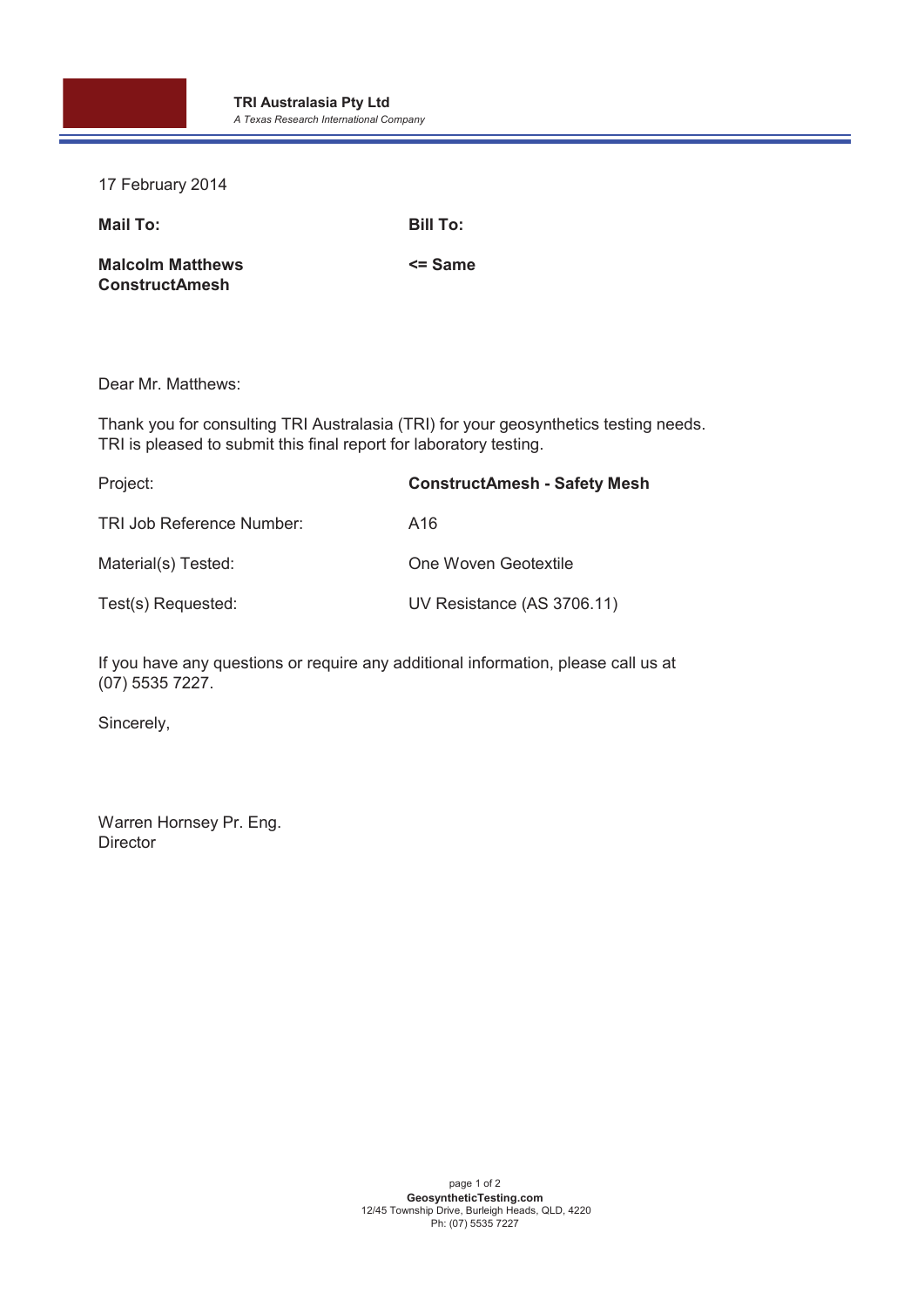#### **GEOTEXTILE TEST RESULTS TRI Client: ConstructAmesh Project: ConstructAmesh - Safety Mesh**

**Material: Safety Mesh Woven Geotextile Roll Number : A15 TRI Log #: A16**

| <b>PARAMETER</b>                              | <b>TEST REPLICATE NUMBER</b> |                |      |      |      |   |   |   |                 | <b>MEAN</b> |                 |
|-----------------------------------------------|------------------------------|----------------|------|------|------|---|---|---|-----------------|-------------|-----------------|
|                                               |                              | $\overline{2}$ | 3    | 4    | 5    | 6 | 8 | 9 | 10 <sup>1</sup> |             |                 |
| UV Resistance (AS 3706.11)                    |                              |                |      |      |      |   |   |   |                 |             |                 |
|                                               |                              |                |      |      |      |   |   |   |                 |             | <b>PERCENT</b>  |
|                                               |                              |                |      |      |      |   |   |   |                 |             | <b>RETAINED</b> |
| MD - Tensile Strength (kN/m) - B              | 22.4                         | 20.5           | 20.5 | 20.2 | 20.5 |   |   |   |                 | 20.8        |                 |
| MD - Tensile Strength (kN/m) - E              | 24.2                         | 20.8           | 20.3 | 25.2 | 19.6 |   |   |   |                 | 22.0        | 106             |
|                                               |                              |                |      |      |      |   |   |   |                 |             |                 |
| TD - Tensile Strength (kN/m) - B              | 14.1                         | 13.8           | 15.9 | 12.6 | 17.5 |   |   |   |                 | 14.8        |                 |
| TD - Tensile Strength (kN/m) - E              | 12.5                         | 14.2           | 13.2 | 15.1 | 20.1 |   |   |   |                 | 15.0        | 102             |
|                                               |                              |                |      |      |      |   |   |   |                 |             |                 |
| MD - Elong. @ Max. Load (%) - B               | 45                           | 41             | 39   | 44   | 46   |   |   |   |                 | 43          |                 |
| MD - Elong. @ Max. Load (%) - E               | 46                           | 45             | 35   | 46   | 45   |   |   |   |                 | 44          | 101             |
|                                               |                              |                |      |      |      |   |   |   |                 |             |                 |
| TD - Elong. @ Max. Load (%) - B               | 64                           | 69             | 69   | 65   | 75   |   |   |   |                 | 69          |                 |
| TD - Elong. @ Max. Load (%) - E               | 60                           | 57             | 59   | 62   | 74   |   |   |   |                 | 62          | 91              |
|                                               |                              |                |      |      |      |   |   |   |                 |             |                 |
| B - Baseline Unexposed                        |                              |                |      |      |      |   |   |   |                 |             |                 |
| E - Exposed for 500 hours of AS 3706.11 Cycle |                              |                |      |      |      |   |   |   |                 |             |                 |
|                                               |                              |                |      |      |      |   |   |   |                 |             |                 |

MD Machine Direction TD Transverse Direction

The testing is based upon accepted industry practice as well as the test method listed. Test results reported herein do not apply to samples other than those tested. TRI neither accepts responsibility for nor makes claim as to the final use and purpose of the material. TRI observes and maintains client confidentiality. TRI limits reproduction of this report, except in full, without prior approval of TRI.

**END OF REPORT**

page 2 of 2 **GeosyntheticTesting.com** 12/45 Township Drive, Burleigh Heads, QLD, 4220 Ph: (07) 5535 7227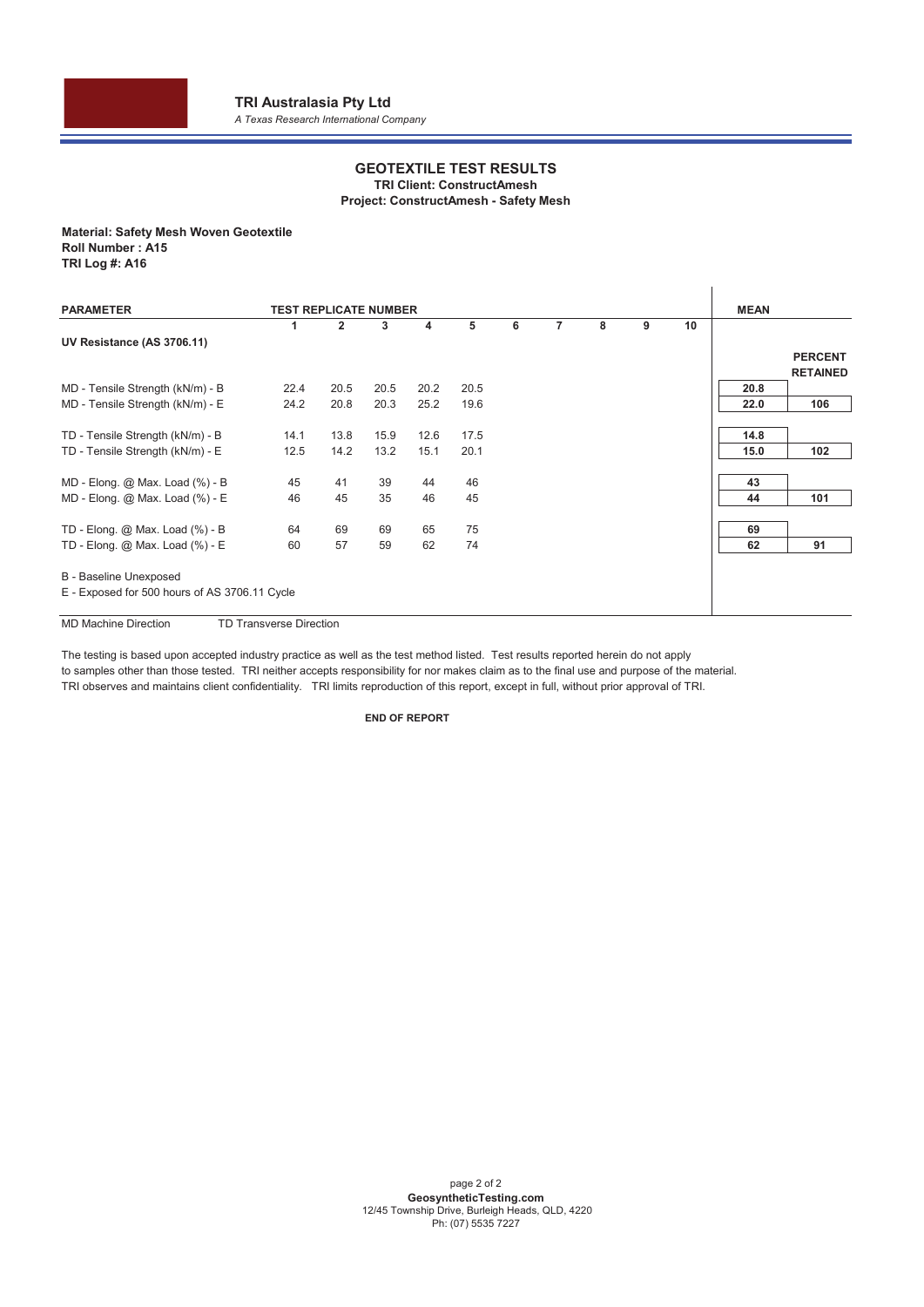February 13, 2015

**Mail To: Bill To: Malcolm Matthews <= Same ConstructAMesh Pty Ltd** 24 Maud St Newstead QLD, 4006 Dear Mr. Matthews:

Thank you for consulting TRI Australasia (TRI) for your geosynthetics testing needs. TRI is pleased to submit this final report for laboratory testing.

| Project:                  | <b>Construct A Mesh</b>                                                               |
|---------------------------|---------------------------------------------------------------------------------------|
| TRI Job Reference Number: | A15-017                                                                               |
| Material(s) Tested:       | Safety Mesh Woven Geotextile(s)                                                       |
| Test(s) Requested:        | 1, Strip Tensile Strength (BS2576)<br>1, Attachment Point Strength (BS7955) modified* |
|                           | * width of specimen used in test was reduced from 250mm                               |

to 200mm

If you have any questions or require any additional information, please call us at (07) 5535 7227.

Sincerely,

Warren Hornsey Pr. Eng. Director

> page 1 of 2 **GeosyntheticTesting.com**<br>12/45 Township Drive, Burleigh Heads, QLD, 4220<br>Ph: (07) 5535 7227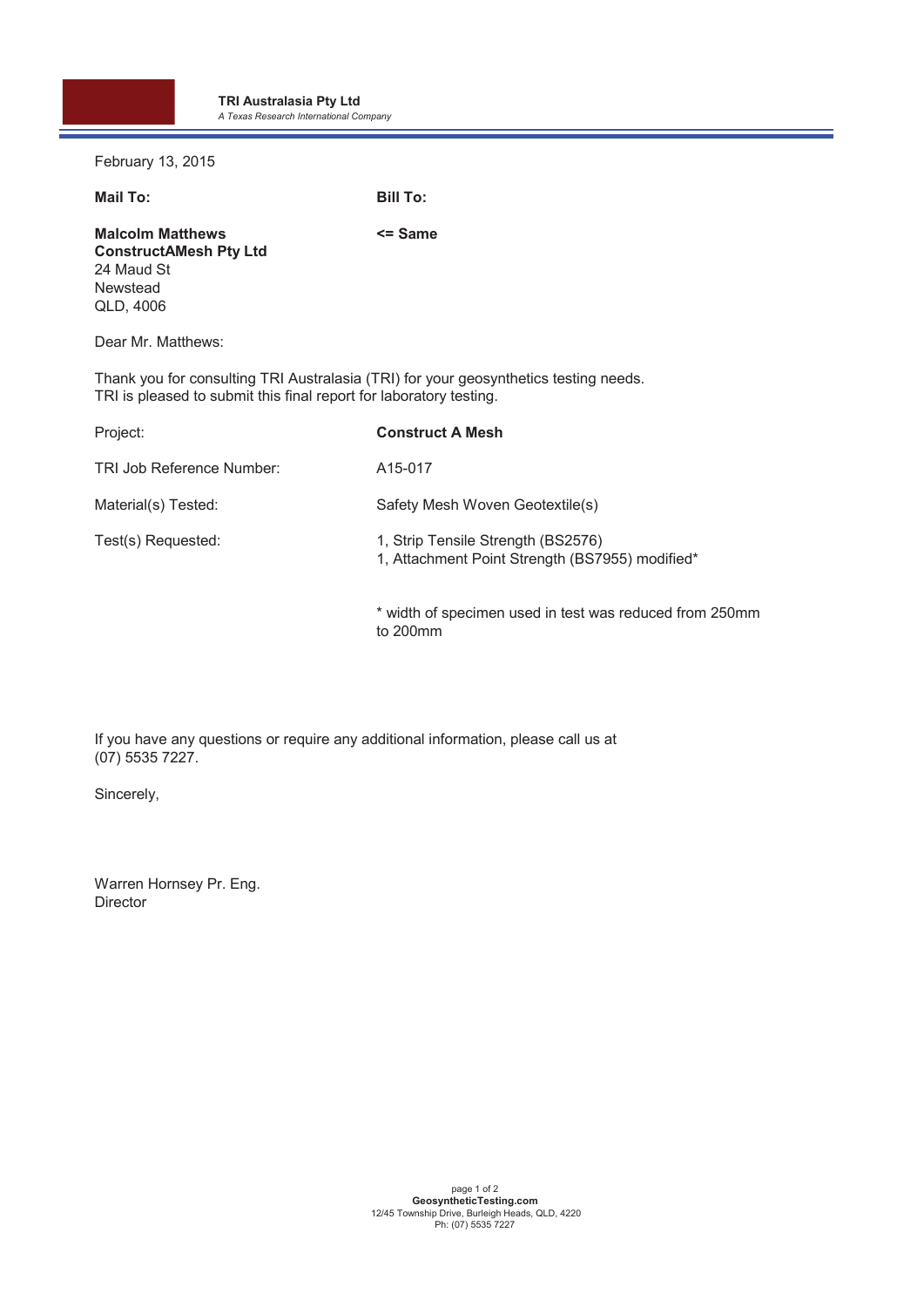#### **GEOTEXTILE TEST RESULTS TRI Client: ConstructAMesh Pty Ltd Project: Construct A Mesh**

**Material: Safety Mesh Woven Geotextile Roll Number : 1 TRI Log #: A15-017**

| <b>PARAMETER</b>                            | <b>TEST REPLICATE NUMBER</b> |              |                                    |   |             |   |   |   |    | <b>MEAN</b> | STD.<br>DEV. | Proj<br>Spec |
|---------------------------------------------|------------------------------|--------------|------------------------------------|---|-------------|---|---|---|----|-------------|--------------|--------------|
| <b>Strip Tensile Strength (BS2576)</b>      | 1                            | $\mathbf{2}$ | 3                                  | 4 | 5           | 6 | 8 | 9 | 10 |             |              |              |
| MD - Tensile Strength (N)                   | 901.2                        |              | 903.5 847.0                        |   | 966.5 941.0 |   |   |   |    | 912         | 45           | > 630        |
| TD - Tensile Strength (N)                   | 1273.5                       |              | 992.0 1149.4 814.5                 |   | 728.6       |   |   |   |    | 992         | 226          | >630         |
| Attachment Point Strength (BS7955) modified |                              |              |                                    |   |             |   |   |   |    |             |              |              |
| MD - Tensile Strength (N)                   |                              |              | 1280.2 1412.3 1278.0 1142.2 1018.1 |   |             |   |   |   |    | 1226        | 150          | $>500$       |
| TD - Tensile Strength (N)                   |                              |              | 1506.6 1308.1 1064.9 1406.7 1234.6 |   |             |   |   |   |    | 1304        | 169          | >500         |
| <b>MD Machine Direction</b>                 | TD Transverse Direction      |              |                                    |   |             |   |   |   |    |             |              |              |

The testing is based upon accepted industry practice as well as the test method listed. Test results reported herein do not apply to samples other than those tested. TRI neither accepts responsibility for nor makes claim as to the final use and purpose of the material. TRI observes and maintains client confidentiality. TRI limits reproduction of this report, except in full, without prior approval of TRI.

> page 2 of 2 **GeosyntheticTesting.com**<br>12/45 Township Drive, Burleigh Heads, QLD, 4220<br>Ph: (07) 5535 7227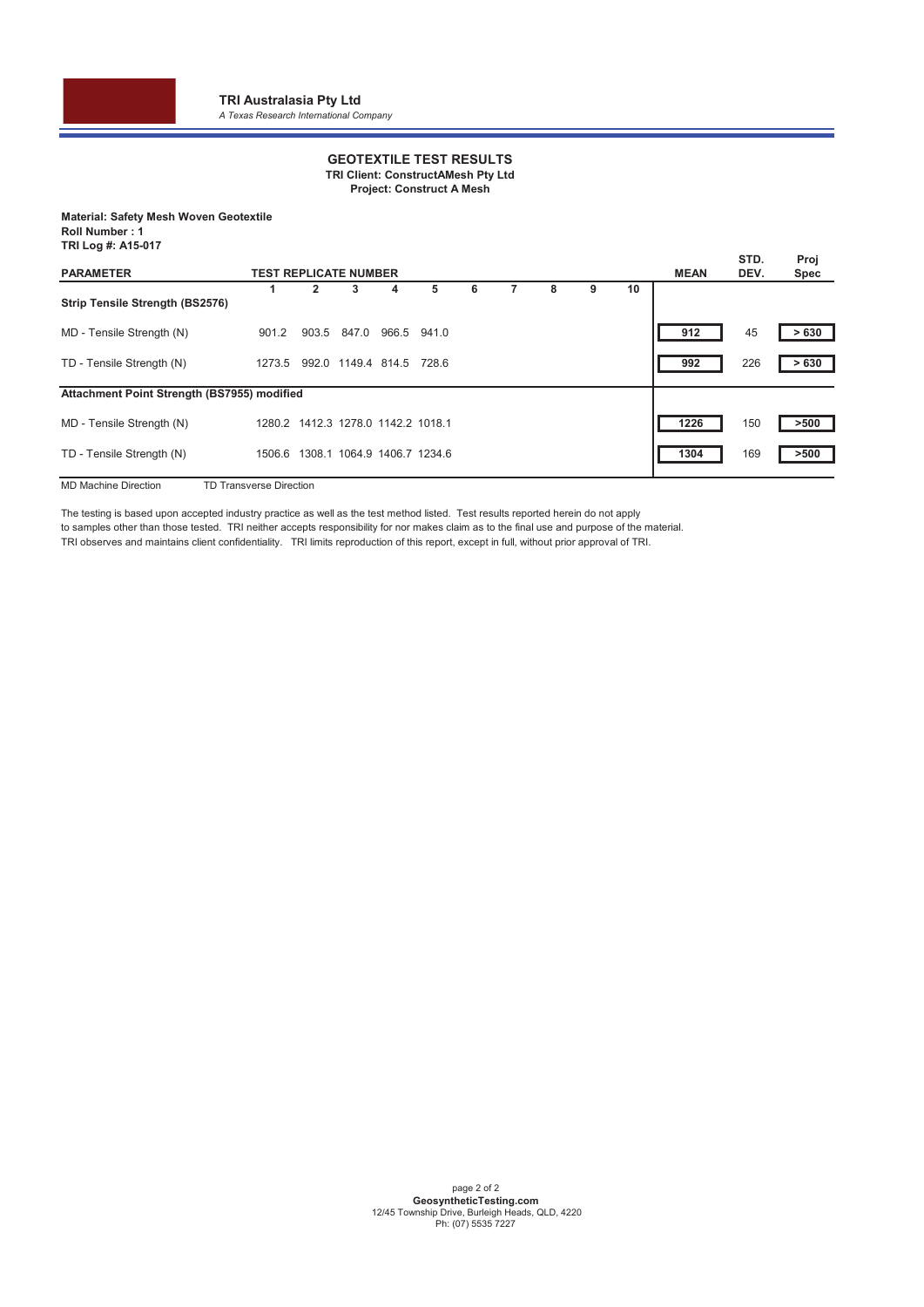编号:2013BRTC01120

No: 2013BRTC01120



| 试样名称            | 安全防护网                   |
|-----------------|-------------------------|
| PRODUCT NAME :  | <b>Construct Amesh</b>  |
| 规格型号            | $2m \times 15m$         |
| TYPE/MODEL      | $2m \times 15m$         |
| 委托单位            | CONSTRUCTAMESH PTY. LTD |
| <b>CUSTOMER</b> | CONSTRUCTAMESH PTY. LTD |
| 检验类别            |                         |
| KIND :<br>TEST  | Sample Test             |

苏州美标检测技术有限公司检测中心

Suzhou American Standard Detection Technology Co Ltd IQ Center

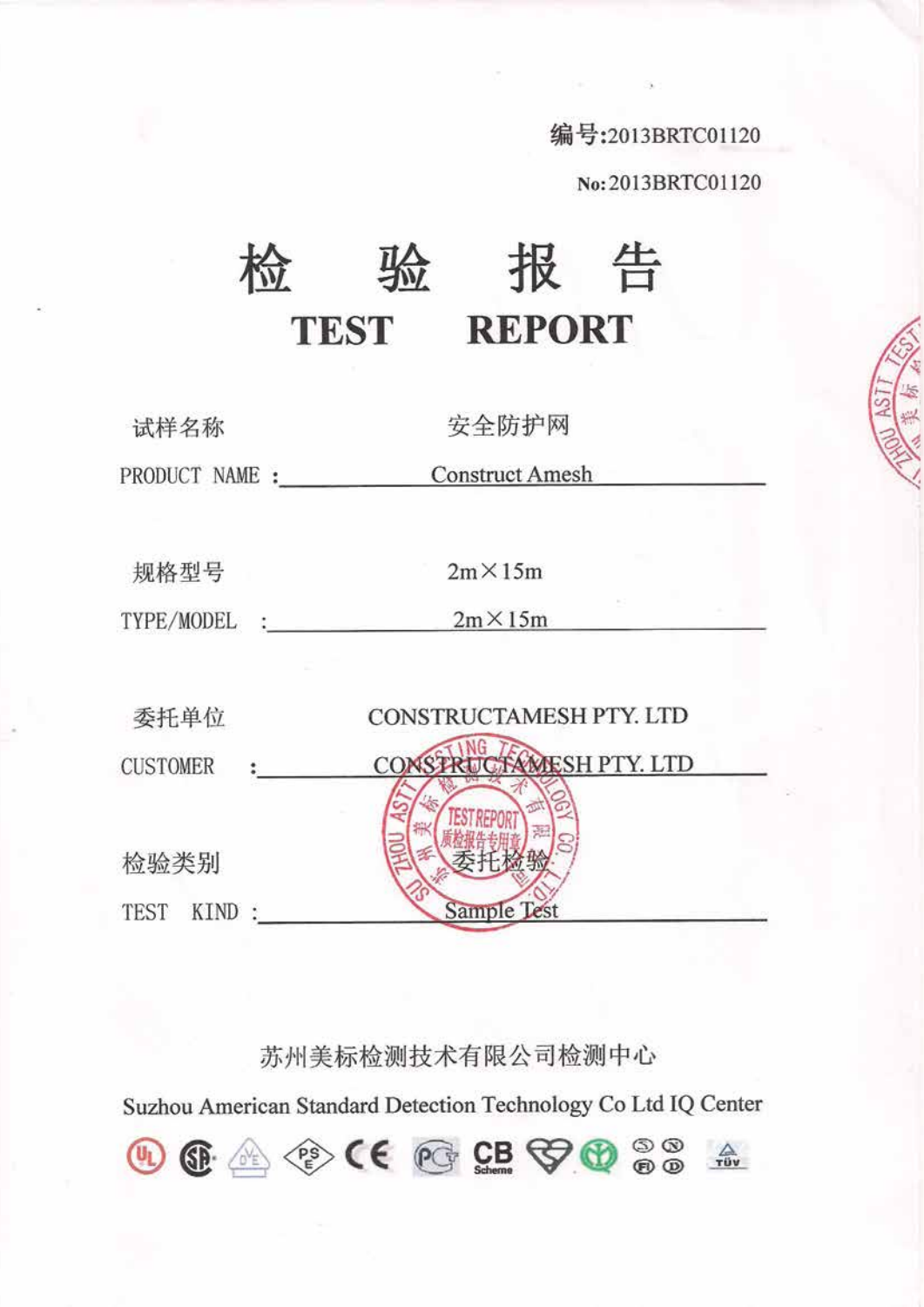检 验 报 告

## **TEST REPORT**

| 试样名称<br><b>PRODUCT</b><br><b>NAME</b> | 安全防护网<br><b>Construct Amesh</b>                                                 |                               |                    |                          |        |                                                  |                        |  |  |  |  |
|---------------------------------------|---------------------------------------------------------------------------------|-------------------------------|--------------------|--------------------------|--------|--------------------------------------------------|------------------------|--|--|--|--|
| 型号规格                                  |                                                                                 | $2m \times 15m$               |                    | 样品描述                     |        | 红黑色                                              |                        |  |  |  |  |
| TYPE/MODEL                            |                                                                                 | $2m \times 15m$               |                    | <b>COLOR</b>             |        | Red and Black                                    |                        |  |  |  |  |
| 检验类别                                  |                                                                                 | 委托检验                          |                    | 检验编号<br><b>CHECK</b>     |        | 2013BRTC01120                                    |                        |  |  |  |  |
| <b>TEST KIND</b>                      |                                                                                 | Sample test                   |                    | <b>NUMBER</b>            |        | 2013BRTC01120                                    |                        |  |  |  |  |
| 委托单位                                  |                                                                                 | CONSTRUCTAMESH PTY. LTD       |                    | 单位地址<br><b>UNIT</b>      |        |                                                  | 河北省石家庄市兴凯路 156号 1-403室 |  |  |  |  |
| <b>CUSTOMER</b>                       |                                                                                 | CONSTRUCTAMESH PTY. LTD       |                    | <b>ADDRESS</b>           |        | UNIT 1, 49 LINKS AVENUE<br>EAGLE FARM, QLD, 4009 |                        |  |  |  |  |
| 生产单位<br><b>MANUFACTUR</b>             |                                                                                 | 滨州金汇网业有限公司                    |                    | 到样日期<br><b>SAMPLE</b>    |        | 2013.11.13                                       |                        |  |  |  |  |
| ER                                    |                                                                                 | <b>CONSTRUCTAMESH PTY LTD</b> |                    | <b>DATE</b>              |        | 2013. 11. 13                                     |                        |  |  |  |  |
| 取样方式                                  | 寄送                                                                              | 送样人                           | 张士忠                | 邮政编码                     | 050071 | 电话号码                                             | 0311-87080677          |  |  |  |  |
| <b>RECEIPT</b>                        | Post                                                                            | <b>SENDER</b>                 | Shizhong<br>Zhang  | ZIP CODE                 |        | TEL.                                             |                        |  |  |  |  |
| 检验依据<br><b>TEST</b>                   |                                                                                 | JG/T239-2009 建筑外遮阳产品抗风性能试验方法  |                    |                          |        |                                                  |                        |  |  |  |  |
| <b>STANDARD</b>                       | JG/T239-2009 External blinds and shutters-Resistance to wind loads-Test methods |                               |                    |                          |        |                                                  |                        |  |  |  |  |
| 检验日期                                  |                                                                                 |                               |                    | 2013.11.19<br><b>ING</b> |        |                                                  |                        |  |  |  |  |
| <b>TEST DATE</b>                      |                                                                                 | ECH<br>2013.149               |                    |                          |        |                                                  |                        |  |  |  |  |
| 检验结论<br><b>CONCLUSION</b>             | <b>TEST REPORT</b><br>Gν<br>£<br>李                                              |                               |                    |                          |        |                                                  |                        |  |  |  |  |
|                                       |                                                                                 |                               |                    | Accord                   |        |                                                  |                        |  |  |  |  |
| 编写<br><b>REPORT</b><br><b>MAKER</b>   |                                                                                 | 圣气远                           | 审核<br><b>CHECK</b> | 爵秀                       |        | 批准<br><b>APPROVAL</b>                            |                        |  |  |  |  |